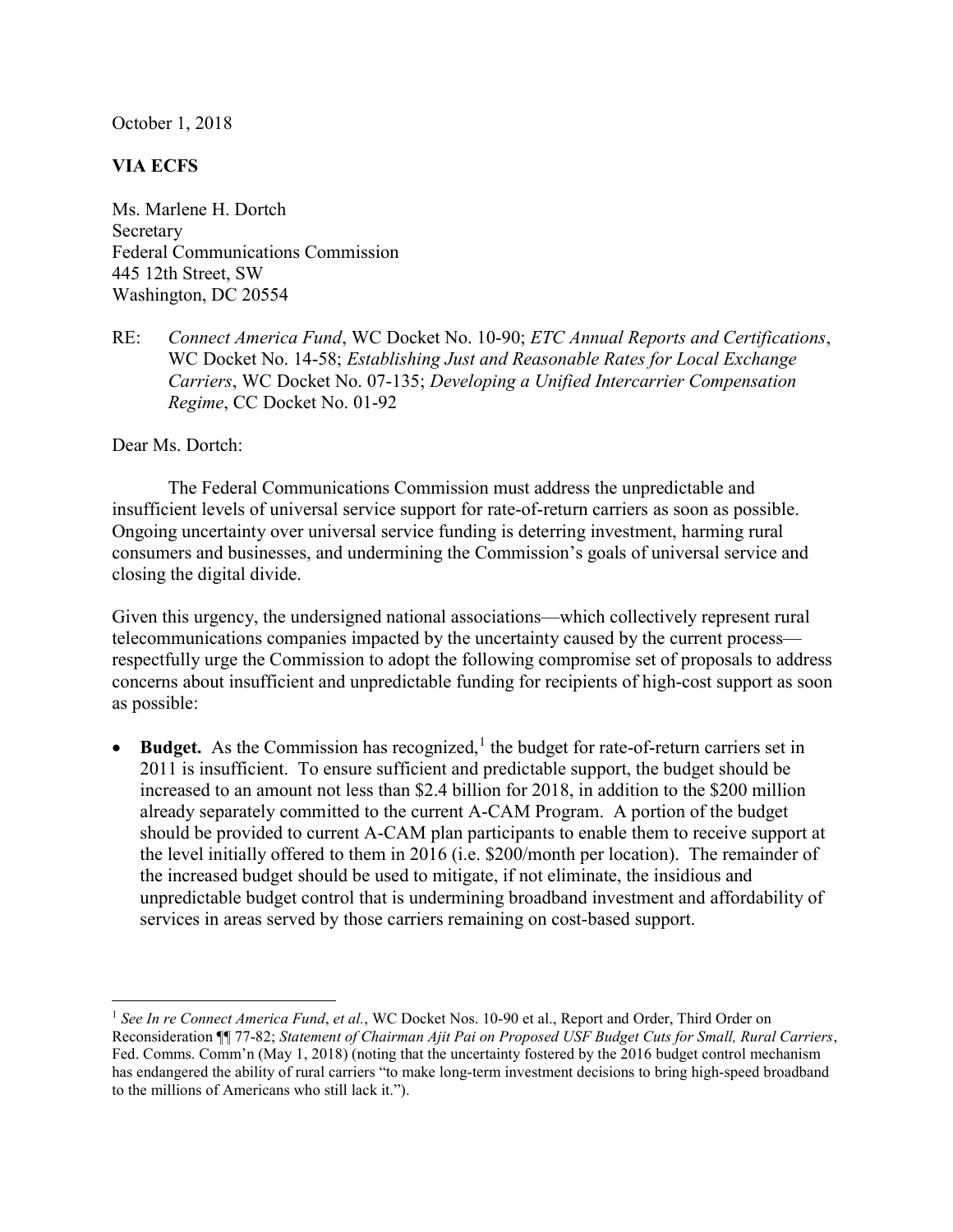Marlene H. Dortch October 1, 2018 Page 2

 $\overline{a}$ 

- Inflation Factor. An inflation adjustment factor should be applied to the entire high-cost USF program budget, or at least the newly recalibrated overall budget of not less than \$2.4 billion for rate-of-return carriers, just as the Commission applies such a factor with respect to other USF programs.<sup>2</sup>
- Baseline Funding. A sufficient budget as described above should eliminate the need for any minimum threshold, or "floor," of support. However, in the event that reductions in future support must nonetheless be applied, each rate-of-return carrier receiving cost-based support should be provided with a "floor" of support based in some manner upon each carrier's unconstrained costs over the prior three years or the carrier's then-current unconstrained support, whichever is lower. This floor would prevent wild swings in support but should be viewed only as a safety net and would not, in and of itself, result in predictable and sufficient support. A floor does not resolve concerns companies face when making decisions about whether to make new and incremental investments.
- No New Model Offer Support Until Already-Existing Mechanisms are Sufficiently Funded. The Commission should fully fund ACAM (at the \$200/location benchmark) and the cost-based mechanisms (without substantial and unpredictable budget control mechanism reductions) to enable them to meet their stated objectives and it should allow any carriers agreeing to accept reduced support a second opportunity to opt into an ACAM glide path. The Commission's main priority should be to finish the job it has started in deploying the existing programs, by providing them with the resources necessary for them to be successful before placing even greater demands for additional model-based support on limited funding resources.

 $<sup>2</sup>$  If the inflation adjustment had started in 2011 and applied since then (as the FCC has proposed), the current budget</sup> should be \$2.193B (rather than \$2B). The requested increase in support would be just over \$200M (or 9%) greater than that inflation-adjusted figure, but roughly equal to or lower than recent increases to other universal service programs.